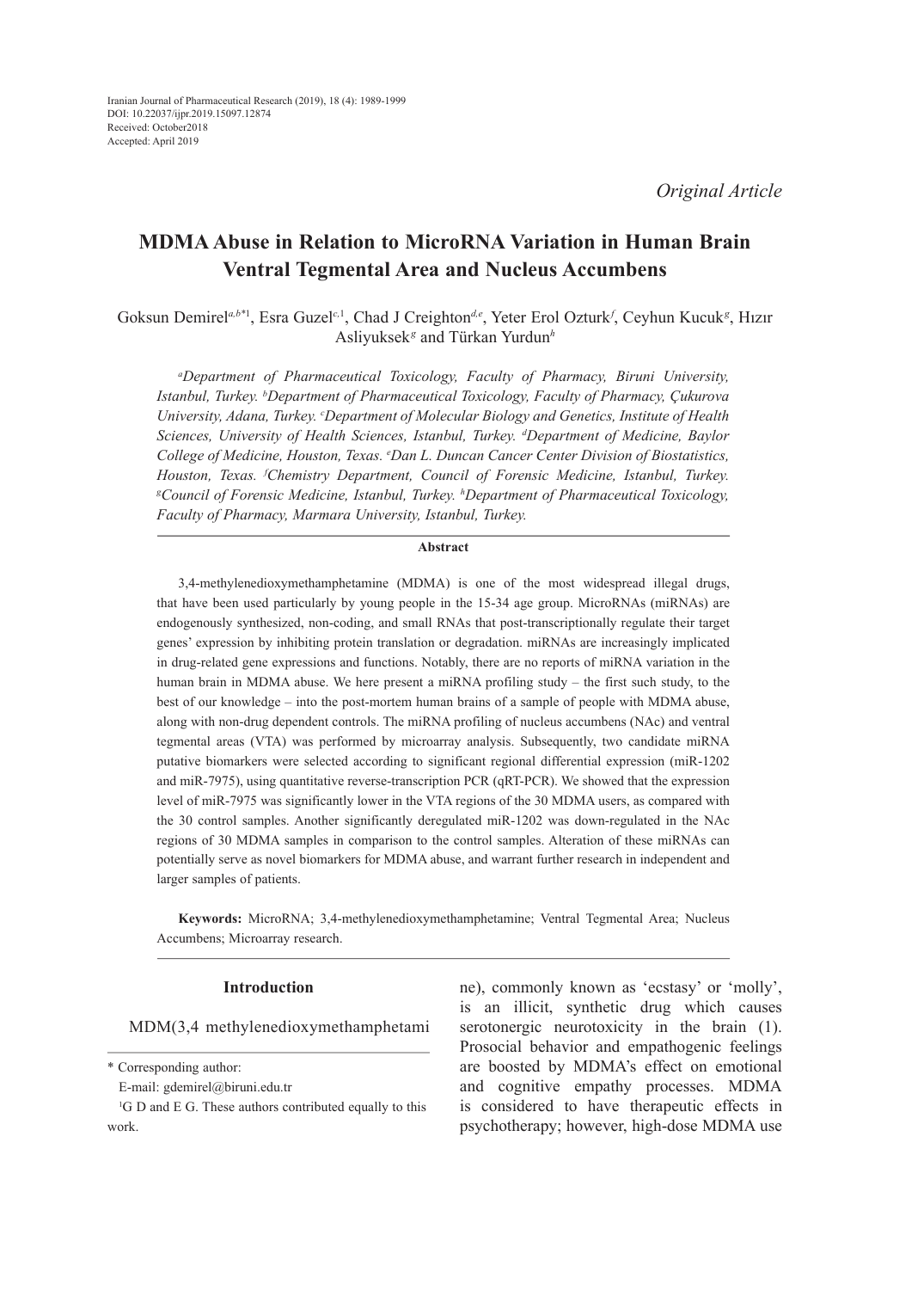has been associated with multiple complications such as persisting cognitive deficits and panic attacks (2-4), and can also lead to drug addiction, toxicity, or death (5, 6). MDMA, the most frequently-used amphetamine-type stimulant, causes the release of serotonin, dopamine, and norepinephrine in the parts of the brain that are targeted by other addictive drugs (7). Addictive drugs target the mesocorticolimbic dopamine (DA) system in the addiction center of the brain, including the ventral tegmental area (VTA), prefrontal cortex, and nucleus accumbens (NAc) (8, 9). The VTA, which contains the largest group of dopamine neurons, plays an important role in reward-related and goal-directed behaviors such as cognitive and emotional processes (10-12). The NAc receives dopaminergic inputs from the VTA and has been associated with control of behavior by drug-related stimuli and with relapse. (13). Hence, the VTA and NAc are central components of the brain's reward system, and also play a major role in the response to drugs abuse (14, 15).

The latest data suggests that MDMA has become one of the most popularly used illegal drugs in Europe (9.3 million males and 4.7 million females). The European Drug Report has estimated that the availability and use of high-dose MDMA tablets is increasing, and this trend is set to continue. The same report emphasized that the number of people dying from MDMA use has significantly increased in recent years (16). Therefore, it is necessary to understand the molecular mechanism underlying the progression of MDMA abuse in order to find specific biomarkers for therapeutic approaches. There is an increasing body of evidence indicating that microRNAs (miRNAs) are associated with the regulation of druginduced pathways, including the improvement of drug-addiction behaviors (17).

miRNAs are approximately 18-22 bp long post-translational regulators that target mRNAs to repress post-transcriptional gene expression by binding to complementary sequences in the 3'UTR (18, 19). Studies have demonstrated that miRNAs play a significant role in the activity of the brain's regions in relation to drug addiction, including the NAc, VTA and other regions of the brain's reward pathways (20).

Many studies have demonstrated that miRNA's expression levels are altered by drugs such as heroin (21), cocaine (22), nicotine (23), and opioids (24). However, miRNA expression profiles in postmortem human MDMA users have been never shown before. Therefore, it is of importance to study miRNA profiling specifically in the brain regions associated with MDMA seeking.

We aimed to determine the miRNA expression profiles of the NAc and VTA regions in MDMA users' postmortem brain tissues and matched controls in this study. We found miR-1202 and miR-7975, which are significantly downregulated in the brain samples with MDMA, can be used as candidate biomarkers for treatment approaches to MDMA-seeking behavior.

#### **Experimental**

# *Collection of Postmortem Brain Samples*

This study has been reviewed and approved by an institutional review board of Marmara University Faculty of Medicine (IRB No: 09.2016.376). Postmortem human brain tissues consisting of the nucleus accumbens and ventral tegmental areas of 30 positive MDMA-users and 30 control samples were collected from the Morgue Department of the Council of Forensic Medicine in Istanbul, Turkey. Informed consent was obtained from family members of the postmortem individuals prior to autopsy, in accordance with the standards established by the Council of Forensic Medicine.

Blood tests were used to detect the presence of MDMA in those subjects included in this study. The drug-free control group was selected from postmortem individuals who had a negative result for all drugs, and no history of substance use prior to death. In both groups, the following cases were excluded: significant head injury, the presence of an infectious disease (e.g HIV/ AIDS, hepatitis B or C), chronic disease, or a history of mental disorders. The brains were removed during autopsy, and tissue samples were immediately collected from the VTA and the NAc, then were flash-frozen in liquid nitrogen. The frozen tissues were individually kept in microcentrifuge tubes at -80 °C until RNA extraction.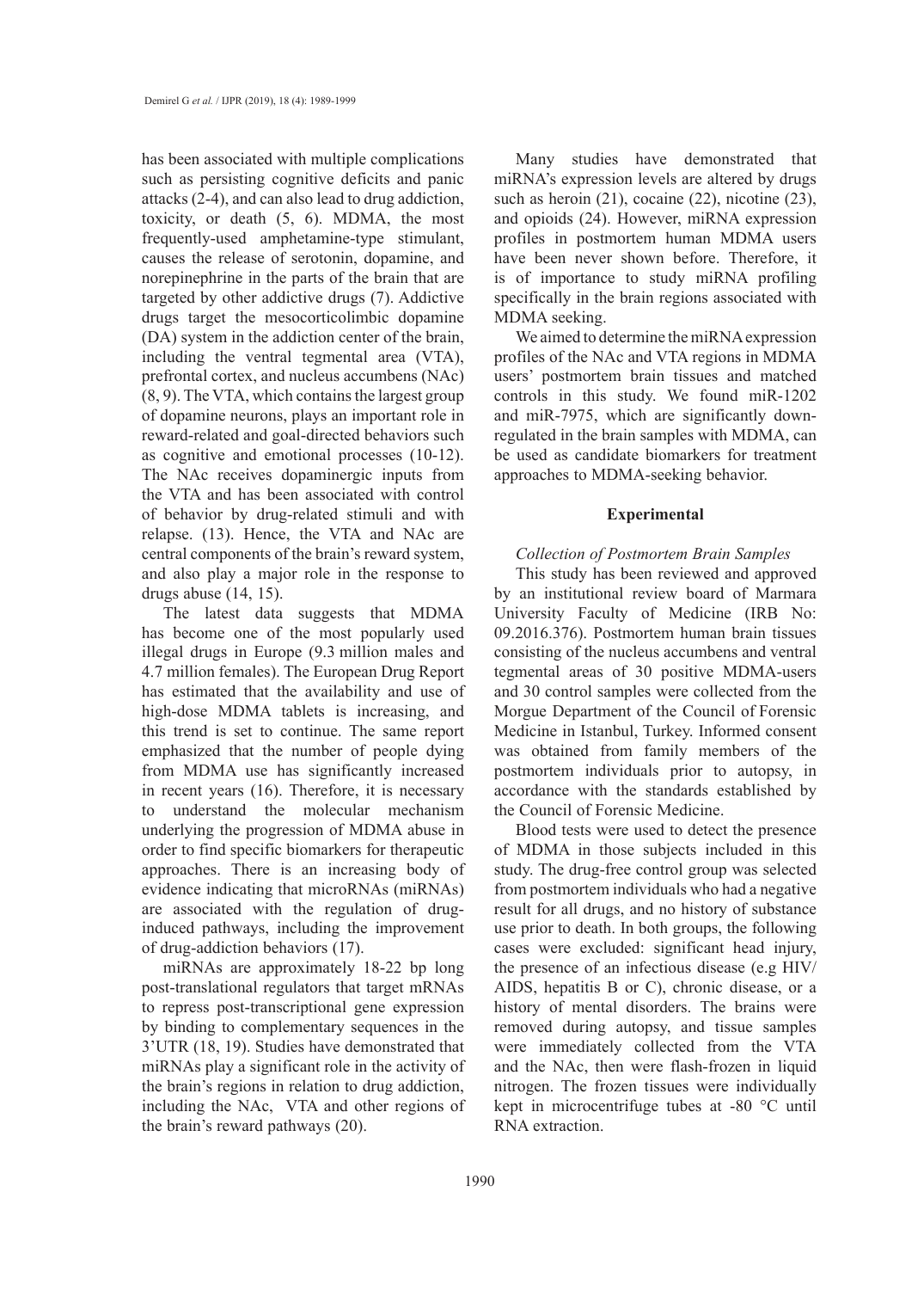# *Screening of Blood Samples in Postmortem Individuals*

All blood samples were screened by general unknown screening. In this general method, the analysis of drugs was accomplished by liquid chromatography, coupled with tandem mass spectrometry (LC– MS/MS) and gas chromatography-mass spectrometry (GC–MS) techniques. GC– MS analyses were carried out using a Shimadzu 2010 QP GC–MS instrument and a Restek RTX-5-MS (30m 0.25mm 0.25mm; 5% phenylmethylsiloxane) column was used for chromatographic separations. The mass detector was operated in electronic impact mode at 70 eV and the mass spectra were scanned at m/z 60–550 amu. The injection volume was 1 µL in splitless mode. LC–MS/MS analyses were carried out using an Agilent 6460 triple quadruple tandem mass spectrometer instrument and Agilent Poroshell C18 (dimensions 150 mm 2.7 mm 4.6 mm) column for chromatographic separations. Tandem mass spectrometry (MS/ MS) detection was performed using electrospray positive and negative ionization in MRM mode, with an injection volume of 10 µL. Many reports have shown that a toxic or even fatal dose entails blood levels ranging from 0.5 to 10 mg/L in most cases (25).

# *Total RNA Extraction*

NAc and VTA brain tissues were blended in 1 mL TRIzol reagent (Invitrogen, USA) per 50-100 mg of tissue. Total RNA was extracted as per the manufacturer's instructions. Total RNA concentrations and purities of the samples were quantified by spectrophotometry using a NanoDrop ND-2000 system (Thermo Fisher Scientific, Inc., Wilmington, DE). The RNA Integrity Number (RIN) was measured by the Bioanalyzer 2100 (Agilent Technologies, USA).

# *miRNA Microarray and Data Analysis*

miRNA expression profiling of the NAc and VTA regions of eight postmortem brain samples (four of them from MDMA users and four of them from the control group) were performed using Agilent 8X60K Human miRNA V21.0. An Agilent miRNA microarray slide contains 2,549 probes, including control probes, according to the latest version of Sanger miRBase (Release 21.0). All of the related reagents were purchased from Agilent Inc. 50 ng of total RNA from four MDMA users and four control brain tissues were labeled with Cy3, using the "Agilent miRNA Labeling and Hybridisation Kit", following the protocol recommended by the manufacturers. Each labeled RNA sample was hybridized onto an Agilent 8X60K Human miRNA microarray V21 chip and incubated at 55 °C for 20 h. The chip was washed after hybridization and immediately scanned by an Agilent Microarray Scanner with Surescan High Resolution Technology (Agilent Technologies, Santa Clara, CA). Feature Extraction v10.7.3.1 (Agilent Technologies) software was used to analyze the scanned images. Bioconductor software, a normalization tool for microarray data, was used on the raw data via R version 2.15 quantile normalization. Log transformed data was used to calculate fold change and P value for each sample. Potential candidate miRNAs with *p* < 0.01 and 1.4-fold change were selected for further validation by quantitative reverse transcription-polymerase chain reaction (qRT-PCR). The microarray data were then deposited into the NCBI Gene Expression Omnibus (GEO, Accession number GSE104315).

# *cDNA Synthesis and qRT-PCR*

To validate the differential expression of miR-1202 and miR-7975, RNA extracted from the 30 MDMA users and 30 control samples (including the eight RNA samples used in the microarray) were studied using qRT-PCR. Complementary DNA (cDNA) synthesis was studied by using a "TaqMan MicroRNA Reverse Transcription Kit", following the manufacturer's protocol (Applied Biosystems, Foster City, CA). For each selected miRNA, TaqMan assays were purchased from Applied Biosystems, Foster City, CA. small-nucleolar RNA (snoRNA) RNU43 was used for normalization of miRNA expression analyses. (*mir7975 5' AUCCUAGUCACGGCACCA-3', mir1202 5'- GUGCCAGCUGCAGUGGGGGAG-3*).

Quantitative RT-PCR was performed using Universal Master Mix (Applied Biosystems) in a Roche LightCycler 480-II real-time thermal cycler (Roche, Switzerland, Basel). The reactions were applied in the following conditions: one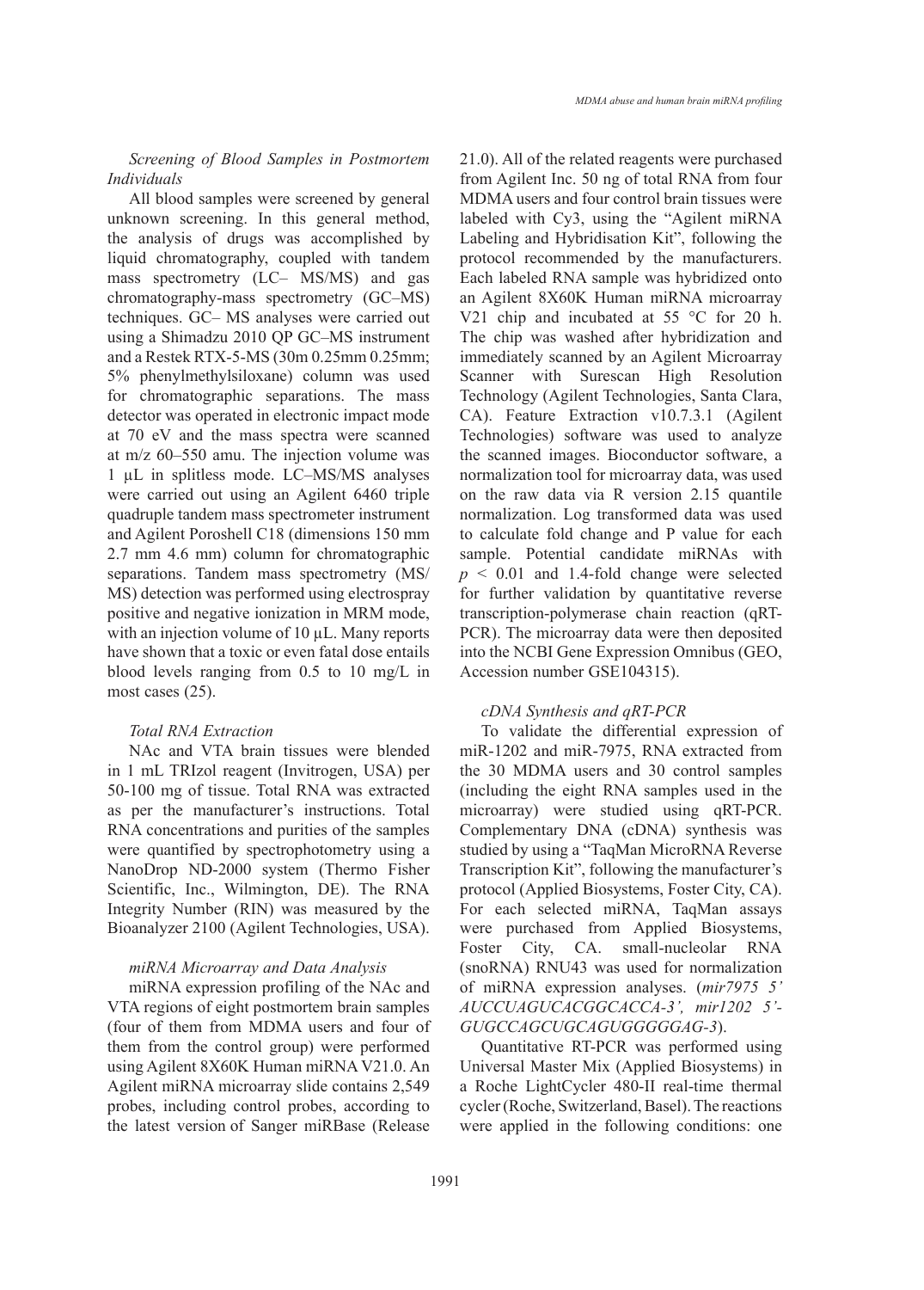cycle of 95 °C for 5 min followed by 40 cycles of 95 °C for 10 s, 60 °C for 20 s, and 72 °C for 25 s. Each was performed in triplicate. The relative quantification analysis was performed by the delta-delta-Ct method (2-ΔΔCT) as described previously (26).

## *Statistical analysis*

Data were plotted as mean  $\pm$  standard error and two-sided Student's tests were used for statistical analysis of the qRT-PCR. A two-sided p-value of 0.05 or below was considered statistically significant. Receiver operating characteristic (ROC) curves were plotted using SPSS (Statistical Package for the Social Sciences) to see the power of control and validated miRNAs to differentiate from the MDMA samples. For ROC analysis, logistic regression was conducted and the predicted probabilities were calculated for each miRNA for the VTA and NAc regions of brain. The area under the curve (AUC) was calculated with a 95% confidence interval and accepted as significantly different from 0.5 when the p-value was greater than 0.5, meaning that the logistic regression classifies the group significantly better than by chance.

#### **Results**

In this study, we conducted miRNA profiling of the NAc and VTA regions of subjects who had used MDMA and control subjects. A total of 120 postmortem human brain tissues (30 from VTA, 30 from NAc and their matched controls) were obtained from the Istanbul Morgue Department of the Council of Forensic Medicine (Turkey). All of the included cases had been part of the Turkish population. The samples were screened for the presence of MDMA by the Istanbul Toxicology Department of the Council of Forensic Medicine (Turkey). Clinical and toxicology information about the postmortem MDMA and control individuals are provided in Table 1.

In every case, toxicology reports were reviewed and the absence or presence of MDMA was documented. MDMA concentrations ranged from 197.6 to 2017.8 ng/mL, with a median range of 554.75 ng/mL in postmortem blood samples. In the 30 MDMA positive cases, no

other drugs of abuse were detected. The mean age of the MDMA user group was  $27.96 \pm 9.45$ , whereas the control group had an average age of  $29.76 \pm 10.57$ . Brain pH level changed from 5.56 to 6.98 in the MDMA group and 6.1 to 6.93 in the control group. No significant difference was found in PMI and brain pH levels between the two groups. Likewise, there was no difference between the RIN values of RNA extracted from the VTA and NAc regions of the MDMA users and the control group. Information on the subjects, including gender, age, PMI, RIN, and brain pH levels are summarized in Table 2.

Comparison of the miRNA expression profiles of the NAc and VTA brain regions of the postmortem human brain tissues from four of the MDMA users and four of the control samples was carried out using microarray analysis. According to the quantile normalized data, we found 41 significant deregulated miRNAs in the VTA regions, and 46 significant deregulated miRNAS in the NAc regions of both the MDMA-using group and the control group, with fold >1.4 between the two groups in both regions. A heat map illustration of differentially expressed miRNAs is presented in Figure 1.

Among the significantly differentially regulated miRNAs, miR-7975 was found to be down-regulated in only the VTA regions of the MDMA samples and miR-1202 to be downregulated in only the NAc regions of the MDMA samples. Hence, miR-7975 and miR-1202 were selected, following a detailed literature search, for further qRT-PCR validation experiments. The qRT-PCR results confirmed that the expression of miR-7975 was significantly lower in the VTA region of the MDMA users than in that of the control samples. miR-1202 was found to have significantly reduced expression in the NAc region of the MDMA users compared to the control samples (Figure 2).

To test the power of miR-1202 and miR-7975 for distinguishing MDMA specimens from control samples, ROC were plotted. The values showed that miR-1202 (MDMA NAc vs control NAc) and miR-7975 (MDMA VTA vs control VTA) had an area under the curve (AUC) of 0.822, and 0.778, respectively (Figure 3). The results demonstrate their sufficiency to distinguish MDMA specimens from control specimens.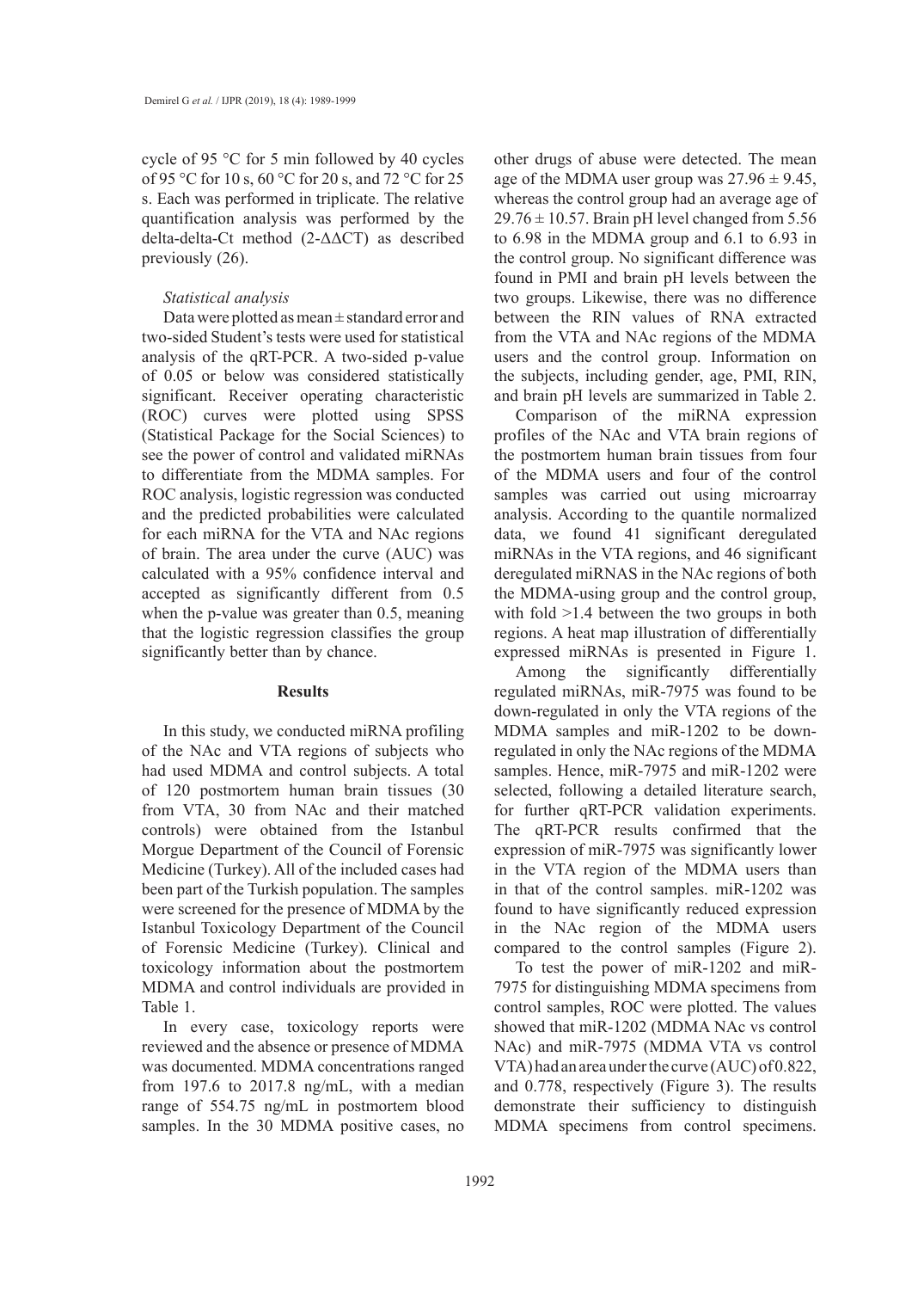|              | <b>Clinical</b><br><b>Diagnosis</b> | Age | Gender                    | <b>Cause of Death</b>          | <b>MDMA</b> in Blood<br>[ng/mL] | PMI<br>[hours] | pН   |
|--------------|-------------------------------------|-----|---------------------------|--------------------------------|---------------------------------|----------------|------|
| $\mathbf{1}$ | Control                             | 31  | M                         | Road traffic accident          | N/A                             | 17             | 6.13 |
| 2            | Control                             | 49  | М                         | Cardiac arrest                 | N/A                             | 16             | 6.46 |
| 3            | Control                             | 38  | F                         | Acute coronary thrombosis      | N/A                             | 20             | 6.32 |
| 4            | Control                             | 32  | F                         | Work accident                  | N/A                             | 17             | 6.12 |
| 5            | Control                             | 32  | М                         | Work accident                  | N/A                             | 14             | 6.67 |
| 6            | Control                             | 25  | М                         | Cardiac arrest                 | N/A                             | 18             | 6.84 |
| 7            | Control                             | 23  | М                         | Gunshot wounds                 | N/A                             | 23             | 6.9  |
| 8            | Control                             | 18  | М                         | Road traffic accident          | N/A                             | 19             | 6.41 |
| 9            | Control                             | 17  | F                         | Road traffic accident          | N/A                             | 9              | 6.65 |
| 10           | Control                             | 19  | М                         | Road traffic accident          | N/A                             | 23             | 6.48 |
| 11           | Control                             | 48  | М                         | Gunshot wound                  | N/A                             | 18             | 6.59 |
| 12           | Control                             | 38  | М                         | Road traffic accident          | N/A                             | 24             | 6.64 |
| 13           | Control                             | 52  | F                         | Atherosclerotic heart disease  | N/A                             | 19             | 6.4  |
| 14           | Control                             | 19  | М                         | Road traffic accident          | N/A                             | 8              | 6.7  |
| 15           | Control                             | 21  | М                         | Road traffic accident          | N/A                             | 15             | 6.54 |
| 16           | Control                             | 24  | М                         | Road traffic accident          | N/A                             | 19             | 6.43 |
| 17           | Control                             | 26  | М                         | Gunshot wound                  | N/A                             | 23             | 6.1  |
| 18           | Control                             | 30  | F                         | Road traffic accident          | N/A                             | 13             | 6.14 |
| 19           | Control                             | 37  | М                         | Hypertensive heart disease     | N/A                             | 13             | 6.32 |
| 20           | Control                             | 18  | М                         | Road traffic accident          | N/A                             | 10             | 6.8  |
| 21           | Control                             | 35  | F                         | Hypertensive heart disease     | N/A                             | 17             | 6.46 |
| 22           | Control                             | 41  | М                         | Cardiac arrest                 | N/A                             | 12             | 6.93 |
| 23           | Control                             | 28  | F                         | Road traffic accident          | N/A                             | 8              | 6.43 |
| 24           | Control                             | 15  | М                         | Road traffic accident          | N/A                             | 22             | 6.41 |
| 25           | Control                             | 36  | F                         | Gunshot wounds                 | N/A                             | 14             | 6.52 |
| 26           | Control                             | 32  | М                         | Work accident                  | N/A                             | 22             | 6.36 |
| 27           | Control                             | 47  | $\mathbf M$               | Cardiac arrest                 | N/A                             | 20             | 6.84 |
| 28           | Control                             | 18  | $\boldsymbol{\mathrm{F}}$ | Work accident                  | N/A                             | 18             | 6.48 |
| 29           | Control                             | 24  | $\boldsymbol{\mathrm{F}}$ | Gunshot wounds                 | N/A                             | 15             | 6.76 |
| 30           | Control                             | 20  | $\boldsymbol{\mathrm{F}}$ | Work accident                  | N/A                             | 11             | 6.85 |
| 31           | MDMA user                           | 32  | М                         | Death due to MDMA intoxication | 1523.6                          | 23             | 6.64 |
| 32           | MDMA user                           | 28  | М                         | Death due to MDMA intoxication | 606.8                           | 15             | 6.88 |
| 33           | MDMA user                           | 33  | М                         | Death due to MDMA intoxication | 1119.2                          | 12             | 6.66 |
| 34           | MDMA user                           | 19  | $\mathbf M$               | Road traffic accident          | 318.6                           | 9              | 6.36 |
| 35           | MDMA user                           | 18  | $\boldsymbol{\mathrm{F}}$ | Hyperpyrexia                   | 402.3                           | 15             | 6.66 |
| 36           | MDMA user                           | 32  | $\boldsymbol{\mathrm{F}}$ | Gunshot wounds                 | 207.1                           | 12             | 6.48 |

Table 1. Clinical information for the 60 postmortem brains included in this study.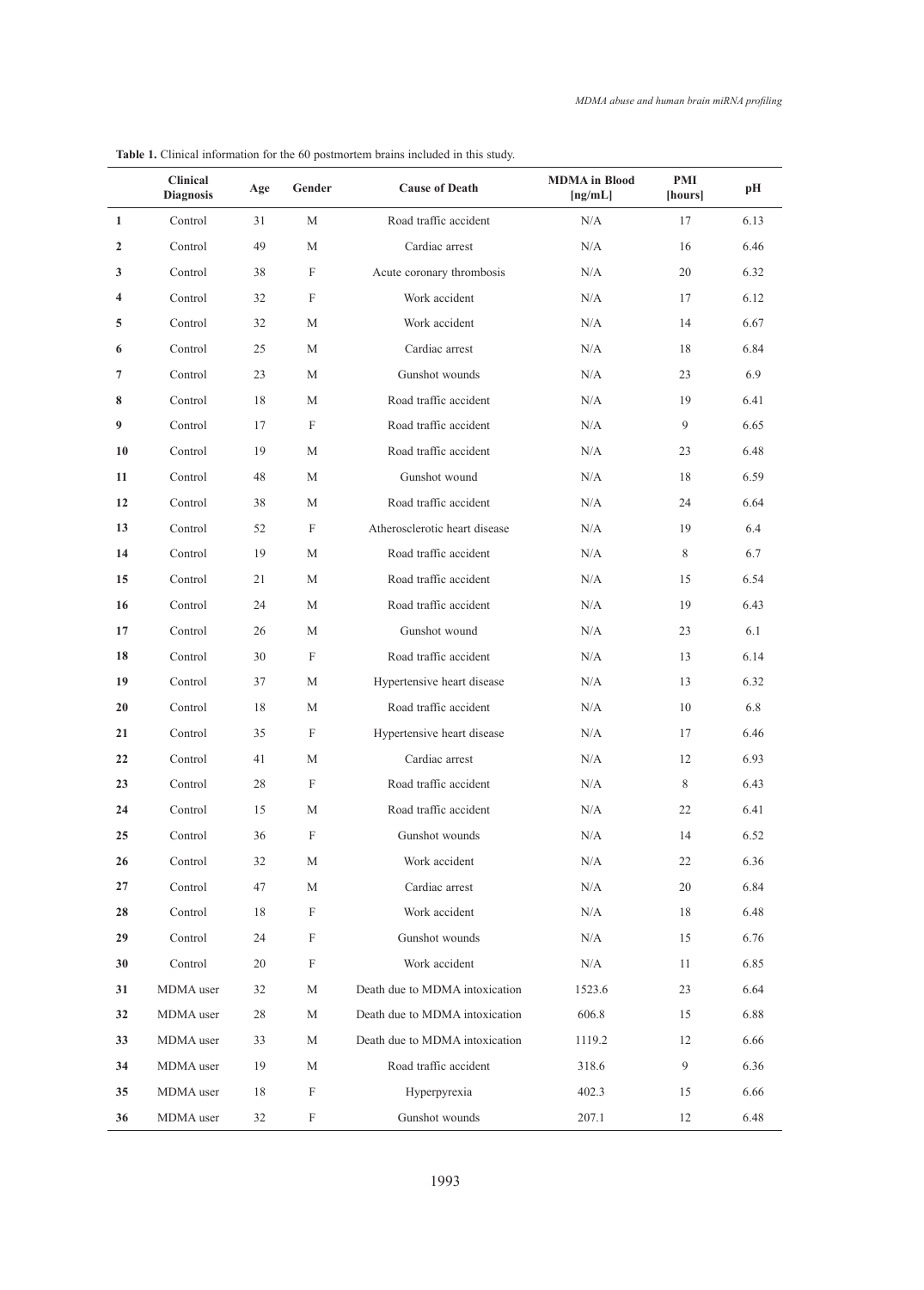# Table 1. Continued.

|    | <b>Clinical</b><br><b>Diagnosis</b> | Age | Gender                    | <b>Cause of Death</b>          | <b>MDMA</b> in Blood<br>[ng/mL] | PMI<br>[hours] | pH   |
|----|-------------------------------------|-----|---------------------------|--------------------------------|---------------------------------|----------------|------|
| 37 | MDMA user                           | 47  | M                         | Road traffic accident          | 276.9                           | 22             | 6.68 |
| 38 | MDMA user                           | 22  | $\boldsymbol{\mathrm{F}}$ | Gunshot wound                  | 401.3                           | 18             | 6.98 |
| 39 | MDMA user                           | 30  | М                         | Death due to MDMA intoxication | 1023.6                          | 12             | 6.87 |
| 40 | MDMA user                           | 31  | $\mathbf F$               | Death due to MDMA intoxication | 756.3                           | 13             | 6.63 |
| 41 | MDMA user                           | 46  | М                         | Death due to MDMA intoxication | 2017.8                          | 15             | 6.55 |
| 42 | MDMA user                           | 16  | М                         | Gunshot wounds                 | 269.3                           | 22             | 6.7  |
| 43 | MDMA user                           | 20  | F                         | Road traffic accident          | 252.8                           | 21             | 6.8  |
| 44 | MDMA user                           | 17  | F                         | Fall from high                 | 197.6                           | 17             | 6.94 |
| 45 | MDMA user                           | 35  | F                         | Death due to MDMA intoxication | 569.3                           | 23             | 6.4  |
| 46 | MDMA user                           | 36  | M                         | Gunshot wounds                 | 262.7                           | 14             | 5.92 |
| 47 | MDMA user                           | 20  | F                         | Death due to MDMA intoxication | 669.7                           | 19             | 6.62 |
| 48 | MDMA user                           | 35  | M                         | Death due to MDMA intoxication | 1324.6                          | 23             | 6.9  |
| 49 | MDMA user                           | 27  | M                         | Death due to MDMA intoxication | 540.2                           | 24             | 6.14 |
| 50 | MDMA user                           | 20  | $\boldsymbol{\mathrm{F}}$ | Death due to MDMA intoxication | 524.6                           | 22             | 6.42 |
| 51 | MDMA user                           | 16  | M                         | Death due to MDMA intoxication | 825.6                           | 14             | 6.62 |
| 52 | MDMA user                           | 47  | М                         | Cardiac arrest                 | 450.6                           | 14             | 6.31 |
| 53 | MDMA user                           | 33  | M                         | Death due to MDMA intoxication | 895.3                           | 16             | 6.7  |
| 54 | MDMA user                           | 21  | F                         | Death due to MDMA intoxication | 908.7                           | 15             | 6.8  |
| 55 | MDMA user                           | 17  | М                         | Death due to MDMA intoxication | 654.4                           | 12             | 6.43 |
| 56 | MDMA user                           | 20  | F                         | Road traffic accident          | 306.8                           | 13             | 6.6  |
| 57 | MDMA user                           | 24  | M                         | Gunshot wound                  | 379.5                           | 18             | 5.56 |
| 58 | MDMA user                           | 42  | F                         | Death due to MDMA intoxication | 648.7                           | 24             | 6.86 |
| 59 | MDMA user                           | 31  | М                         | Road traffic accident          | 295.3                           | 17             | 6.6  |
| 60 | MDMA user                           | 24  | М                         | Death due to MDMA intoxication | 852.7                           | 19             | 6.39 |

**Table 2.** The characteristics of MDMA and control samples that are involved in the study.

|                  | Control $(N=30)$  | MDMA $(N=30)$    | $p$ value                |
|------------------|-------------------|------------------|--------------------------|
| <b>Sex</b>       | 19 M/11 F         | 18 M/12 F        | $\overline{\phantom{a}}$ |
| Age              | $29.76 \pm 10.57$ | $27.96 \pm 9.45$ | 0.48                     |
| <b>Brain pH</b>  | $6.52 \pm 0.23$   | $6.57 \pm 0.30$  | 0.50                     |
| <b>RIN</b> (VTA) | $6.38 \pm 0.28$   | $6.47\pm0.34$    | 0.25                     |
| <b>RIN</b> (NAc) | $6.76 \pm 0.35$   | $6.51 \pm 0.72$  | 0.34                     |
| PMI              | $17.01 \pm 4.34$  | $16.57\pm4.65$   | 0.64                     |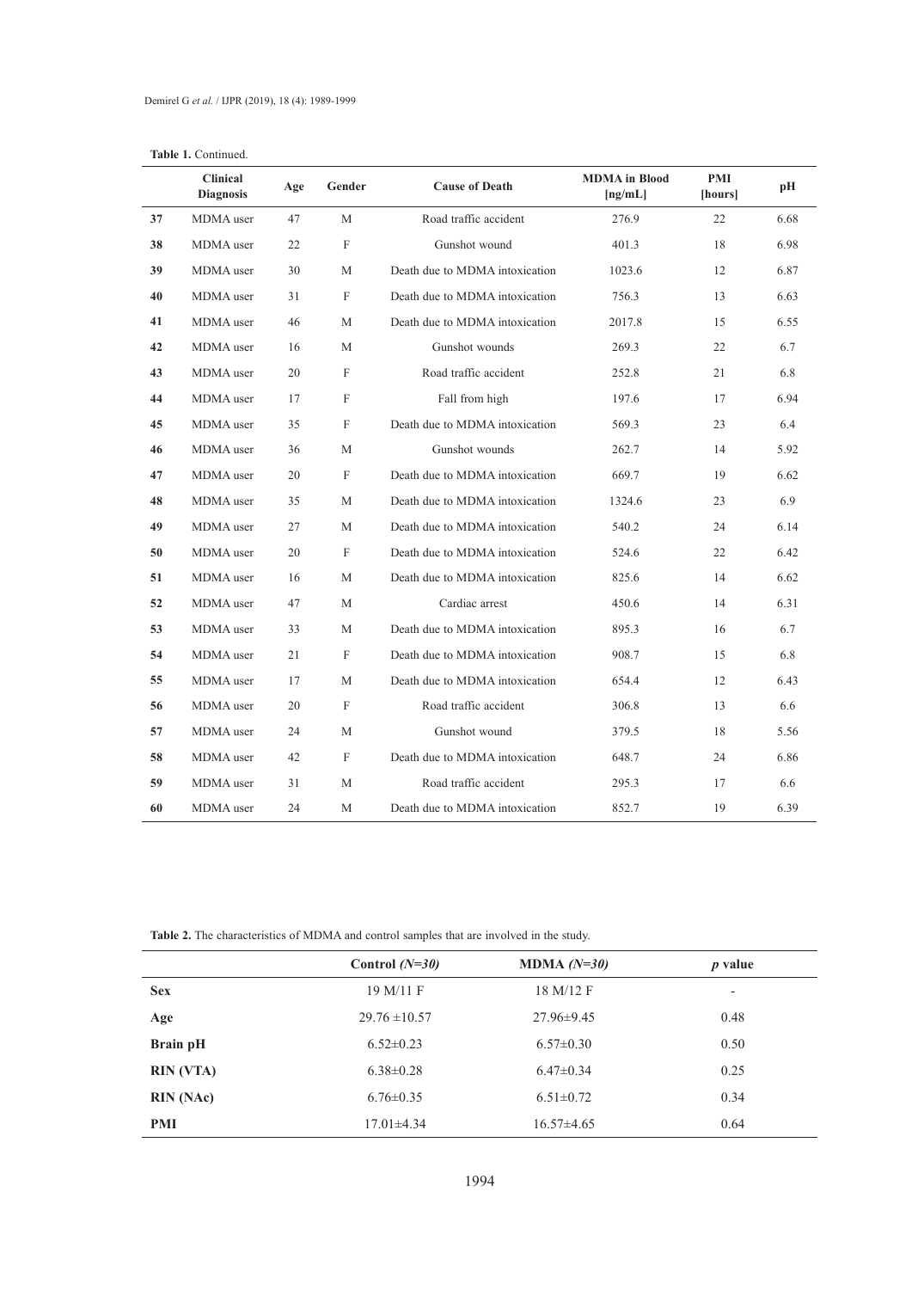

vs NAc control postmortem human brain tissues. Figure 1. Heat-map illustration of deregulated miRNAs in VTA with MDMA samples vs VTA control samples and NAc with MDMA



Figure 2. Relative expression levels of miR-1202 in 30 NAc with MDMA samples compared to 30 NAc control samples ( $p = 0.008$ ),  $*^*P < 0.01$ ,  $*P < 0.05$ ; *t*-test. miR-7975 in 30 VTA with MDMA samples compared to 30 VTA control samples  $(p = 0.01)$ .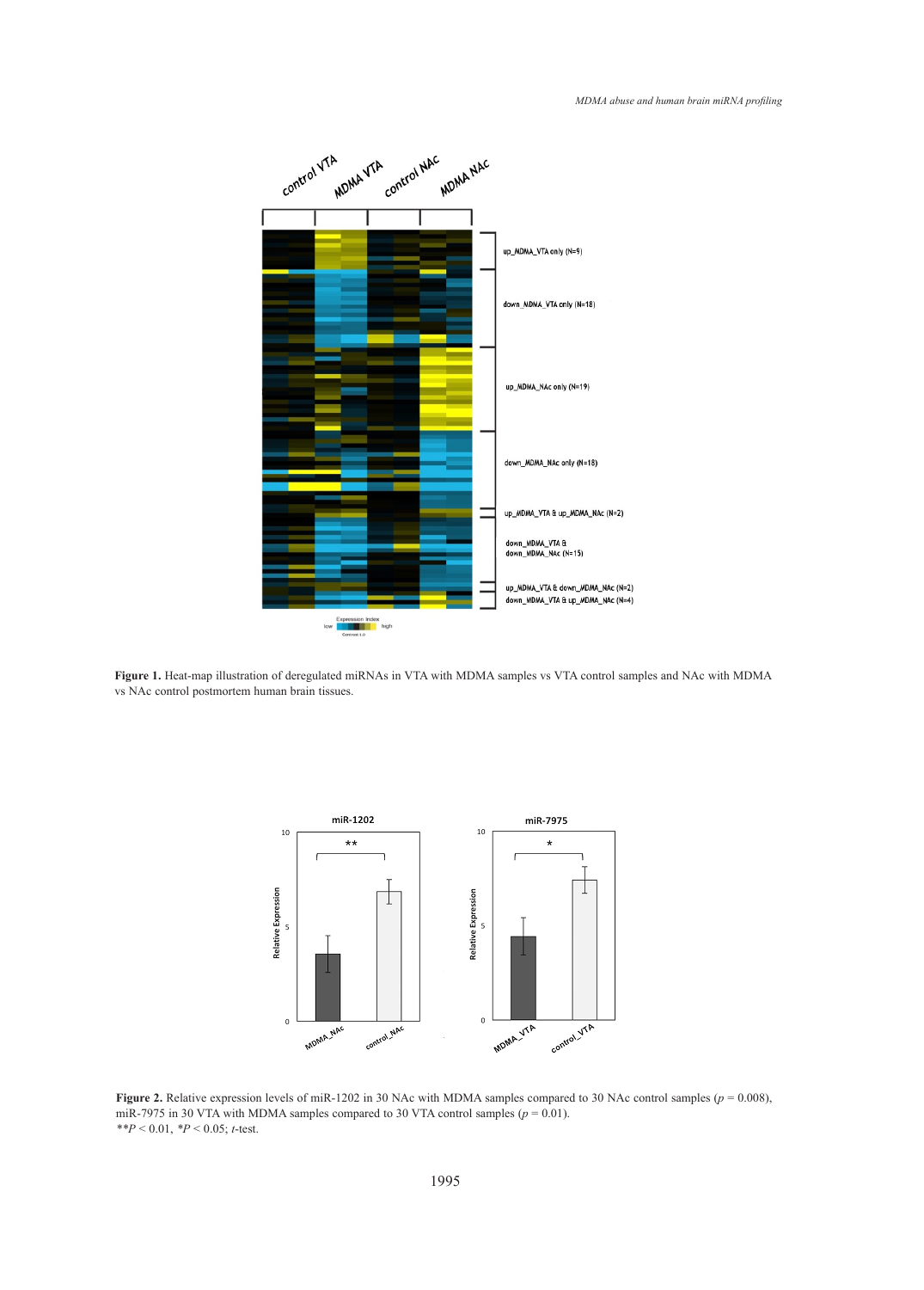We also used three different miRNA target prediction databases (TargetScan 7.0 (27), mirDB (28) and miRWalk 2.0 (29)) to identify putative target genes and how they are affected by miR-1202 and miR-7975. Our bioinformatics studies have demonstrated that among the putative targets of mir-1202, *GRM4* (30)*, GLP1*  (31)*, CTNN1* (32), *GRIN1, GRIN2A, GRIN2B, SLC38,* and *GRIK3* (33) were considerable candidates because their functions are associated with drug addiction or glutamatergic neurotransmission. In addition, human miRNA expression databases show that miR-1202 is highly expressed in the brain compared to other tissues (34, 35). This result indicates that miR-1202 may play an important regulatory role in its target genes in drug addiction. The analysis revealed that potential targets of miR-7975 – *PDE5A* (36), *SLC6A6, SLC6A9* (37)*, CALN1*  (38)*, GDNF* (39)*, TMOD2, CHRNB2* (40) – play a role in several drugs of abuse which affect neurotransmitter processes.

#### **Discussion**

MDMA use has increased dramatically among adolescents despite growing evidence of its potential harmful effects (16). Although various therapies have been developed to treat MDMA abusers, most of the treatment options available have proved insufficiently effective. Thus, there is an urgent need to identify the underlying mechanisms of MDMA-seeking behavior and to develop effective therapeutic approaches to MDMA abuse.

miRNAs are among the most promising potential therapeutic targets for MDMA because of their ability to be 'key organizers'' of gene regulation and expression. There are now several reports that show evidence of the correlation among drug addiction and miRNA regulation  $(22, 41)$ .

Latest studies have defined changes in aberrant miRNA expression profiles detected with drug consumption, along with drug induced neuroplasticity in the VTA and NAc, as well as other regions of the mesocorticolimbic DA system (21, 42, 43). Although a number of comprehensive analyses of several drug abuse miRNA expressions in animal models and

human postmortem brains have been published over the years, profiling studies of differentially expressed miRNAs have not been conducted in connection with human MDMA seeking until now.

In this experiment, we researched the role of miRNAs in searching for therapeutic targets in MDMA users by examining post-mortem human brain tissues using microarray profiling of miRNA expression levels.

Acting on the miRNA microarray levels results, we elective miR-1202 and miR-7975 the best highly dysregulated miRNAs that were altered expression in postmortem brain tissues. We validated the down-regulation of miR-7975 in 30 VTA regions from MDMA users and the down-regulation of miR-1202 in 30 NAc regions, with MDMA users' brain tissues compared with matched control postmortem brain tissues.

MiR-1202, is a neuron system-enriched miRNA that has been shown to have a key role in cognitive processes, and act through the modulation of the glutamatergic system (30, 44). Moreover, previous research has demonstrated that a decreased miR-1202 expression level was found to negatively correlate with *GRM4*, also detected in the postmortem brain samples. GRM4 is expressed through the brain and neuronal system which is involved in glutamatergic, dopaminergic, GABAergic, and serotonergic neurotransmission processes. Moreover, higher *GRM4* protein expression has beforehand been reported to be incorporated with major depression and connectivity in brain activity (30).

Other studies have demonstrated that GLP1, also known as EMHT1, targets the miR-1202 gene, and plays a role in memory consolidation and retrieval in maintenance mode (45). In addition, the findings showed that alcohol, amphetamine, cocaine, and nicotine are modulated by *GLP1* in brain stimulation and reward processes. Researchers suggest that *GLP1* analogues could be used in the treatment of drug dependence. It has been suggested that a down-regulated miR-1202 effect is mediated by the suppression of the target gene *GLP1,* which fuels drug addiction. (31). According to these results and those of our own labor, miR-1202 may be important as a potential therapy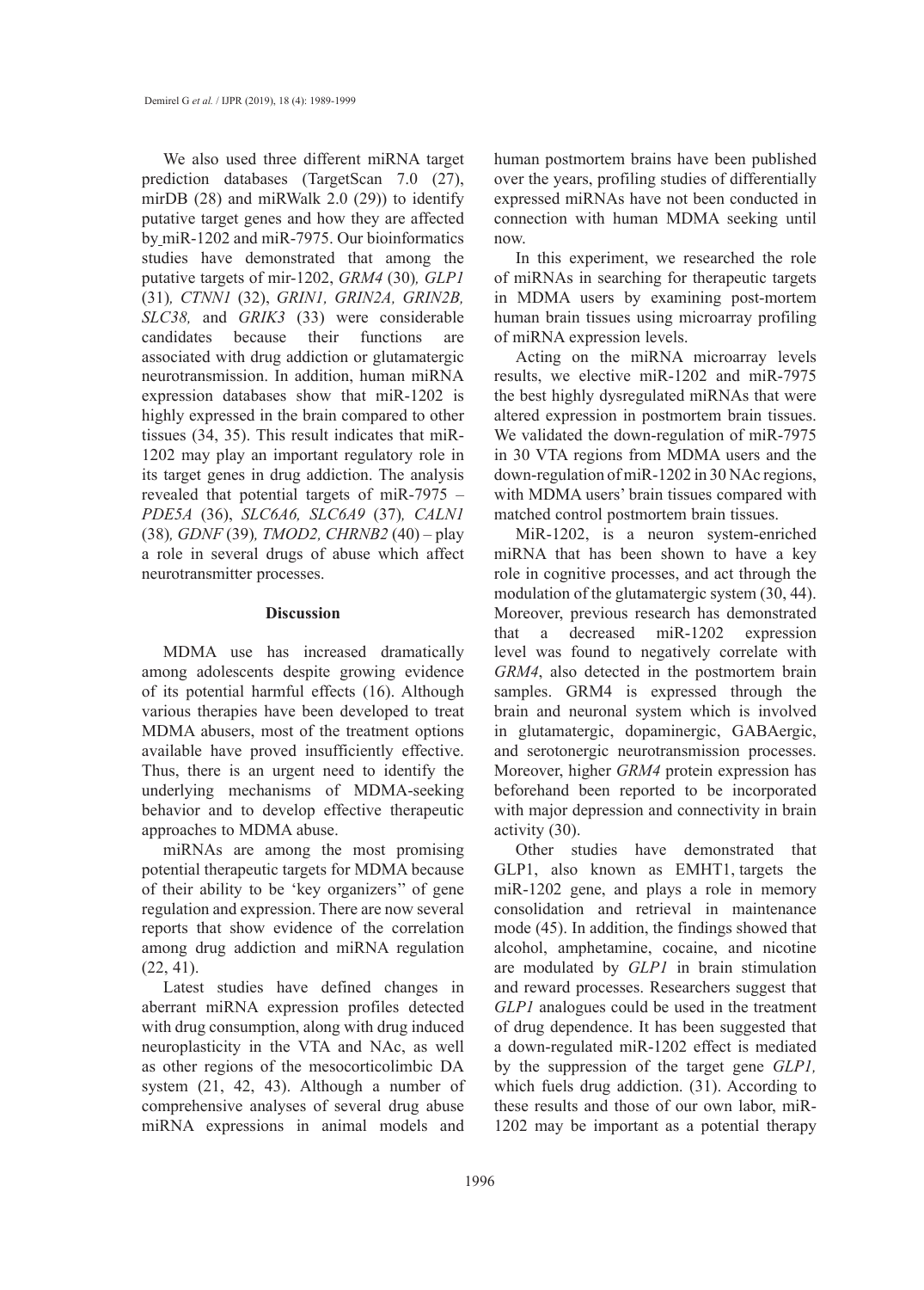for MDMA abuse. In this study, we further highlighted miR-7975, whose functions have not yet been studied. Ron *et al* have shown that one target gene of miR-7975 is *GDNF*, which has a key role as a negative regulator of drug of abuse like cocaine and alcohol (39). Moreover, *TMOD2,* which is another target of mir-7975, has been previously shown to be involved in neurotransmitter discharge and synaptic plasticity in the adult brain (40). Every single microRNAs is able to regulate several hundred mRNAs; therefore, many other predicted mRNA targets may also subscribe to phenotypes consolidated with miR -1202 and miR-7975 deregulation by MDMA use. Therefore, altering the level of these miRNAs can regulate the differential expression of multiple genes, in replication to the MDMA toxicity, which can result in the molecular conformation that leads to abuse of drug.

#### **Conclusion**

To the best of our knowledge, this is the first study in literature of a consistent miRNA dysregulation in MDMA-affected postmortem human brain tissues. Overall, our findings show that miR-1202 and miR-7975 are differentially expressed in MDMA-positive individuals, and these miRNAs can serve as potential biomarkers for predicting MDMA abuse and treatment response. Predicted miRNAs such as mir-1202 and miR-7975, have been linked in the mechanisms of abuse of drug, and forward studies can be highly important to developing preventive strategies and fresh therapeutic interventions for MDMA abuse.

# **Acknowledgement**

We gratefully acknowledge the directors of the Council of Forensic Medicine for enabling tissue acquisition for these studies. We thank Yiqun Zhang for technical assistance in microarray analysis.

#### **References**

(1) White SR, Obradovic T, Imel KM and Wheaton MJ. The effects of methylenedioxymethamphetamine (MDMA, «Ecstasy») on monoaminergic neurotransmission in the central nervous system. *Prog. Neurobiol.* (1996) 49: 455-79.

- Patel A, Moreland T, Haq F, Siddiqui F, Mikul M, (2) Qadir H and Raza S. Persistent Psychosis After a Single Ingestion of «Ecstasy» (MDMA). *Prim Care Companion CNS Disord.* (2011) 13: 6.
- (3) Robison AJ and Nestler EJ. Transcriptional and epigenetic mechanisms of addiction. *Nat. Rev. Neurosci.* (2011) 12: 623-37.
- Wagner MT, Mithoefer MC, Mithoefer AT, (4) MacAulay RK, Jerome L, Yazar-Klosinski B and Doblin R. Therapeutic effect of increased openness: Investigating mechanism of action in MDMA-assisted psychotherapy. *J. Psychopharmacol.* (2017) 31: 967- 74.
- $(5)$  Nadesan K, Kumari C and Afiq M. Dancing to death: A case of heat stroke. *J. Forensic. Leg. Med*. (2017) 50: 1-5.
- (6) Pence HH, Pence S, Kurtul N, Bakan E, Kok AN and Kocoglu H. The alterations in adenosine nucleotides and lactic acid levels in striated muscles following death with cervical dislocation or electric shock. *Soud. Lek.* (2003) 48: 8-11.
- (7) Verrico CD, Miller GM and Madras BK. MDMA (Ecstasy) and human dopamine, norepinephrine, and serotonin transporters: implications for MDMA-induced neurotoxicity and treatment. *Psychopharmacology (Berl)* (2007) 189: 489-503.
- (8) Koob GF and Weiss F. Neuropharmacology of cocaine and ethanol dependence. *Recent Dev. Alcohol.* (1992) 10: 201-33.
- Wise RA, Newton P, Leeb K, Burnette B, Pocock (9) D, Justice JB, Jr. Fluctuations in nucleus accumbens dopamine concentration during intravenous cocaine self-administration in rats. *Psychopharmacology (Berl)* (1995) 120: 10-20.
- (10) Morales M and Margolis EB. Ventral tegmental area: cellular heterogeneity, connectivity and behaviour. *Nat. Rev. Neurosci*. (2017) 18: 73-85.
- (11) Ikemoto S. Brain reward circuitry beyond the mesolimbic dopamine system: a neurobiological theory. *Neurosci. Biobehav. Rev*. (2010) 35: 129-50.
- Wise RA. Dopamine and reward: the anhedonia (12) hypothesis 30 years on. *Neurotox. Res*. (2008) 14: 169-83.
- $(13)$  Kelley AE and Berridge KC. The neuroscience of natural rewards: relevance to addictive drugs. *J. Neurosci*. (2002) 22: 3306-11.
- Wise RA and Morales M. A ventral tegmental CRF-(14) glutamate-dopamine interaction in addiction. *Brain Res*. (2010) 1314: 38-43.
- (15) Nestler EJ. Is there a common molecular pathway for addiction? *Nat. Neurosci.* (2005) 8: 1445-9.
- (16) EMCDD. European Monitoring Centre for Drugs and Drug Addiction European, Drug Report (2017): Trends and Developments, Publications Office of the European Union, Luxembourg. 2017.
- (17) Thomas MJ, Kalivas PW and Shaham Y.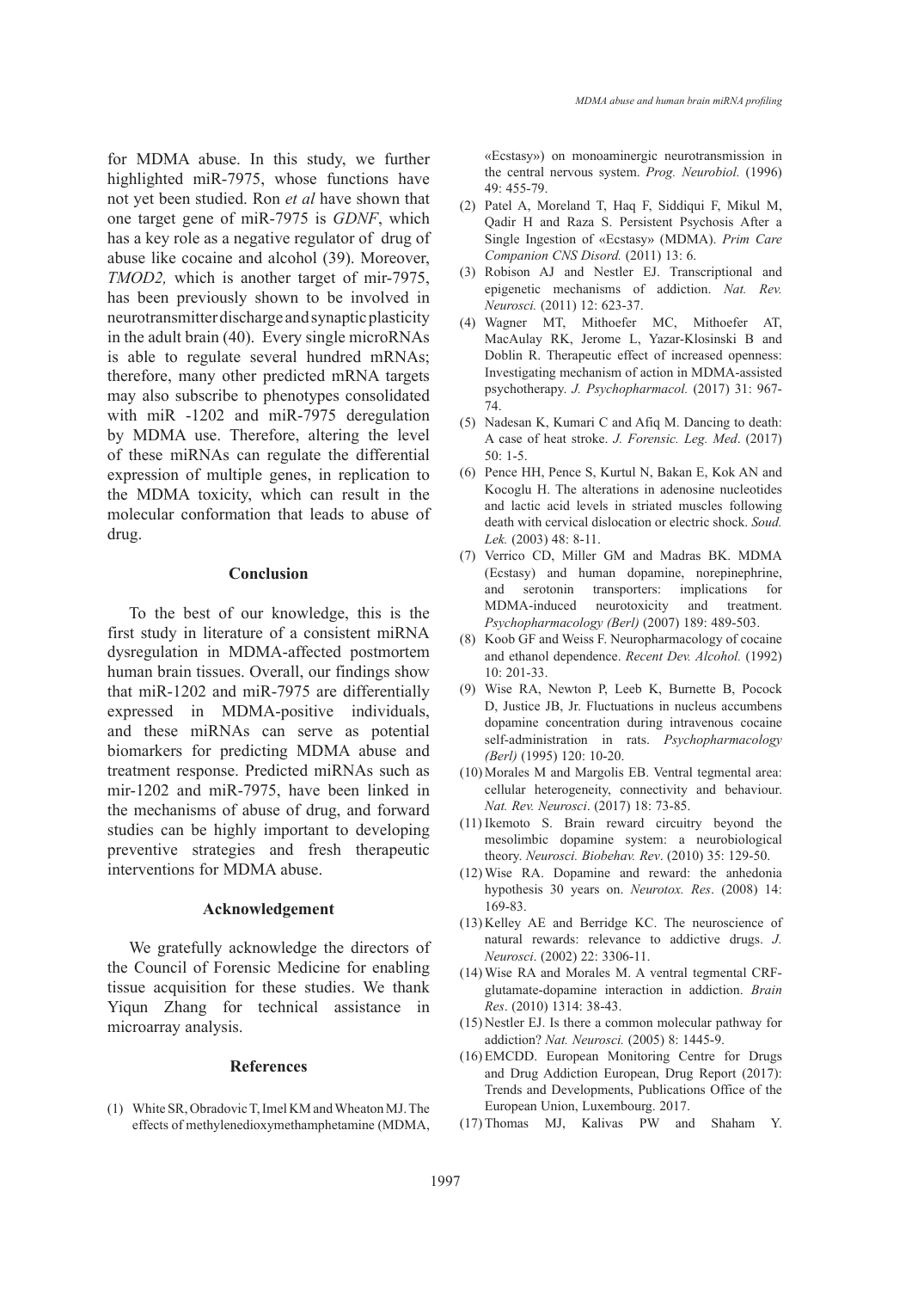Neuroplasticity in the mesolimbic dopamine system and cocaine addiction. *Br. J. Pharmacol*. (2008) 154: 327-42.

- Pashaei E, Guzel E, Ozgurses ME, Demirel G, Aydin (18) N and Ozen M. A Meta-Analysis: Identification of Common Mir-145 Target Genes that have Similar Behavior in Different GEO Datasets. *PLoS One*. (2016) 11: e0161491.
- (19) Guzel E, Karatas OF, Semercioz A, Ekici S, Aykan S, Yentur S, Creighton CJ, Ittmann M and Ozen M. Identification of microRNAs differentially expressed in prostatic secretions of patients with prostate cancer. *Int. J. Cancer* (2015) 136 875-9.
- (20) Bastle RM, Oliver RJ, Gardiner AS, Pentkowski NS, Bolognani F, Allan AM, Chaudhury T, St Peter M, Galles N, Smith C, Neisewander JL and Perrone-Bizzozero NI. *In silico* identification and *in-vivo* validation of miR-495 as a novel regulator of motivation for cocaine that targets multiple addictionrelated networks in the nucleus accumbens. *Mol. Psychiatry*. (2018) 23:434-443
- $(21)$  Yan B, Hu Z, Yao W, Le Q, Xu B, Liu X and Ma L. MiR-218 targets MeCP2 and inhibits heroin seeking behavior. *Sci. Rep*. (2017) 7: 40413.
- (22) Chandrasekar V and Dreyer JL. Regulation of MiR-124, Let-7d, and MiR-181a in the accumbens affects the expression, extinction, and reinstatement of cocaine-induced conditioned place preference. *Neuropsychopharmacology* (2011) 36: 1149-64.
- (23) Gomez AM, Altomare D, Sun WL, Midde NM, Ji H, Shtutman M, Turner JR, Creek KE and Zhu J. Prefrontal microRNA-221 Mediates Environmental Enrichment-Induced Increase of Locomotor Sensitivity to Nicotine. *Int. J. Neuropsychopharmacol*. (2016) 19: pyv090.
- (24) Zheng H, Zeng Y, Zhang X, Chu J, Loh HH and Law PY. mu-Opioid receptor agonists differentially regulate the expression of miR-190 and NeuroD. *Mol. Pharmacol*. (2010) 77: 102-9.
- (25) Garcia-Repetto R, Moreno E, Soriano T, Jurado C, Gimenez MP and Menendez M. Tissue concentrations of MDMA and its metabolite MDA in three fatal cases of overdose. *Forensic. Sci. Int*. (2003) 135: 110-4.
- (26) Livak KJ and Schmittgen TD. Analysis of relative gene expression data using real-time quantitative PCR and the 2(-Delta Delta C(T)) Method. *Methods* (2001) 25: 402-8.
- (27) Agarwal V, Bell GW, Nam JW and Bartel DP. Predicting effective microRNA target sites in mammalian mRNAs. *Elife* (2015) 4. doi: 10.7554/ eLife.05005.
- Wang X. miRDB: a microRNA target prediction and (28) functional annotation database with a wiki interface. *RNA.* (2008) 14: 1012-7.
- $(29)$  Dweep H and Gretz N. miRWalk2.0: a comprehensive atlas of microRNA-target interactions. *Nat. Methods* (2015) 12 :697.
- (30) Lopez JP, Lim R, Cruceanu C, Crapper L, Fasano C, Labonte B, Maussion G, Yang JP, Yerko V, Vigneault

E, Mestikawy S, Mechawar N, Pavlidis P and Turecki G. miR-1202 is a primate-specific and brainenriched microRNA involved in major depression and antidepressant treatment. *Nat Med.* (2014) 20: 764-8.

- (31) Engel JA and Jerlhag E. Role of appetite-regulating peptides in the pathophysiology of addiction: implications for pharmacotherapy. *CNS. Drugs* (2014) 28: 875-86.
- (32) Dias C, Feng J, Sun H, Shao NY, Mazei-Robison MS, Damez-Werno D, Scobie K, Bagot R, LaBonté B, Ribeiro E, Liu X, Kennedy P, Vialou V, Ferguson D, Peña C, Calipari ES, Koo JW, Mouzon E, Ghose S, Tamminga C, Neve R, Shen L and Nestler EJ. Beta-catenin mediates stress resilience through Dicer1/ microRNA regulation. *Nature* (2014) 516: 51-5.
- (33) Horzmann KA and Freeman JL. Zebrafish Get Connected: Investigating Neurotransmission Targets and Alterations in Chemical Toxicity. *Toxics* (2016) 4: 3- 19.
- Panwar B, Omenn GS and Guan Y. miRmine: a (34) database of human miRNA expression profiles. *Bioinformatics.* (2017) 33: 1554-60.
- (35) Gong J, Wu Y, Zhang X, Liao Y, Sibanda VL, Liu W and Guo A. Comprehensive analysis of human small RNA sequencing data provides insights into expression profiles and miRNA editing. *RNA Biol.* (2014) 11: 1375-85.
- $(36)$  Xie XQ, Wang L, Liu H, Ouyang Q, Fang C and Su W. Chemogenomics knowledgebased polypharmacology analyses of drug abuse related G-protein coupled receptors and their ligands. *Front Pharmacol.* (2014) 5: 3.
- (37) Rudnick G, Kramer R, Blakely RD, Murphy DL and Verrey F. The SLC6 transporters: perspectives on structure, functions, regulation, and models for transporter dysfunction. *Pflugers. Arch*. (2014) 466: 25-42.
- Engmann O, Labonte B, Mitchell A, Bashtrykov P, (38) Calipari ES, Rosenbluh C, Loh YE, Walker DM, Burek D, Hamilton PJ, Issler O, Neve RL, Turecki G, Hurd Y, Chess A, Shen L, Mansuy I, Jeltsch , Akbarian S and Nestler EJ. Cocaine-Induced Chromatin Modifications Associate With Increased Expression and Three-Dimensional Looping of Auts2. *Biol. Psychiatry* (2017).
- (39) Ron D and Janak PH. GDNF and addiction. *Rev. Neurosci.* (2005) 16: 277-85.
- (40) Tapocik JD, Luu TV, Mayo CL, Wang BD, Doyle E, Lee AD, Lee NH and Elmer GI. Neuroplasticity, axonal guidance and micro-RNA genes are associated with morphine self-administration behavior. *Addict. Biol*. (2013) 18: 480-95.
- (41) Hollander JA, Im HI, Amelio AL, Kocerha J, Bali P, Lu Q, Willoughby D, Wahlestedt C, Conkright MD and Kenny PJ. Striatal microRNA controls cocaine intake through CREB signalling. *Nature* (2010) 466: 197-202.
- (42) Zhu L, Li J, Dong N, Guan F, Liu Y, Ma D, Goh EL and Chen T1. mRNA changes in nucleus accumbens